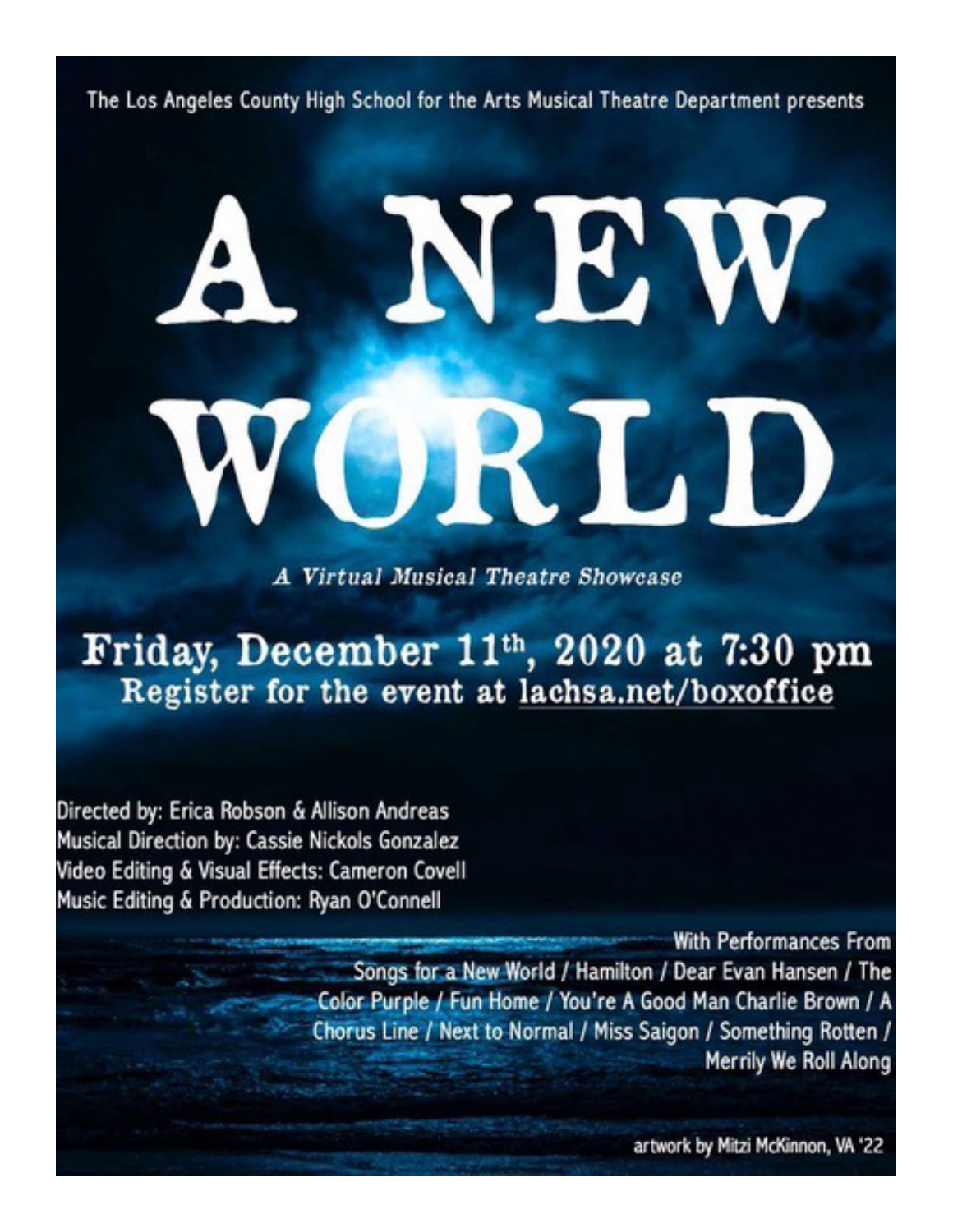*The Los Angeles County High School for the Arts Musical Theatre Department presents*

# **A New World:** *A Virtual Musical Theatre Showcase*

**Directed By: Erica Robson & Allison Andreas Musical Direction By: Cassie Nickols Gonzalez Video Editing & Visual Effects: Cameron Covell Music Editing & Production: Ryan O' Connell Guitar: Max Wagner Student Production Manager: Roxy Ogle**

*Please be advised this showcase contains some mature themes.* 

#### **Show Order**

"Songs for a New World" - Full Company

"Schuyler Sisters" - Akira Sky, Leilani Patao, Monique Ramirez, and the Senior Girls

"Sincerely Me" - Andrew Bond, Drew Harris, and Sam Karpinski

"Flying Away" - Julia Wergeles, Juliana Candler, and Lily Zager

"Our Prayer" - Kaylah Copeland and Zoey Hawkins

"You're a Good Man Charlie Brown" Medley - Aiden Bontemps, Bethany LeBerthon,

Bruno Koskoff, Hazel Sepenuk, Randy Alexander Damas, and Robert Farr-Jones

"At the Ballet" - Andrea Tupas, Lulu Royce, and Shireen Estolano-Sridharan

"You Don't Know/ I Am The One" - Evan Klein, Fintan Swift, and Karina Constantinides

"Sun & Moon" - Amelia Aguilar and Lucas Schinnerer

"God, I Hate Shakespeare" - Dominic Domenghini, Johnny Benson, Tommy Jacobs, and the Senior Boys

"Our Time" - Full Company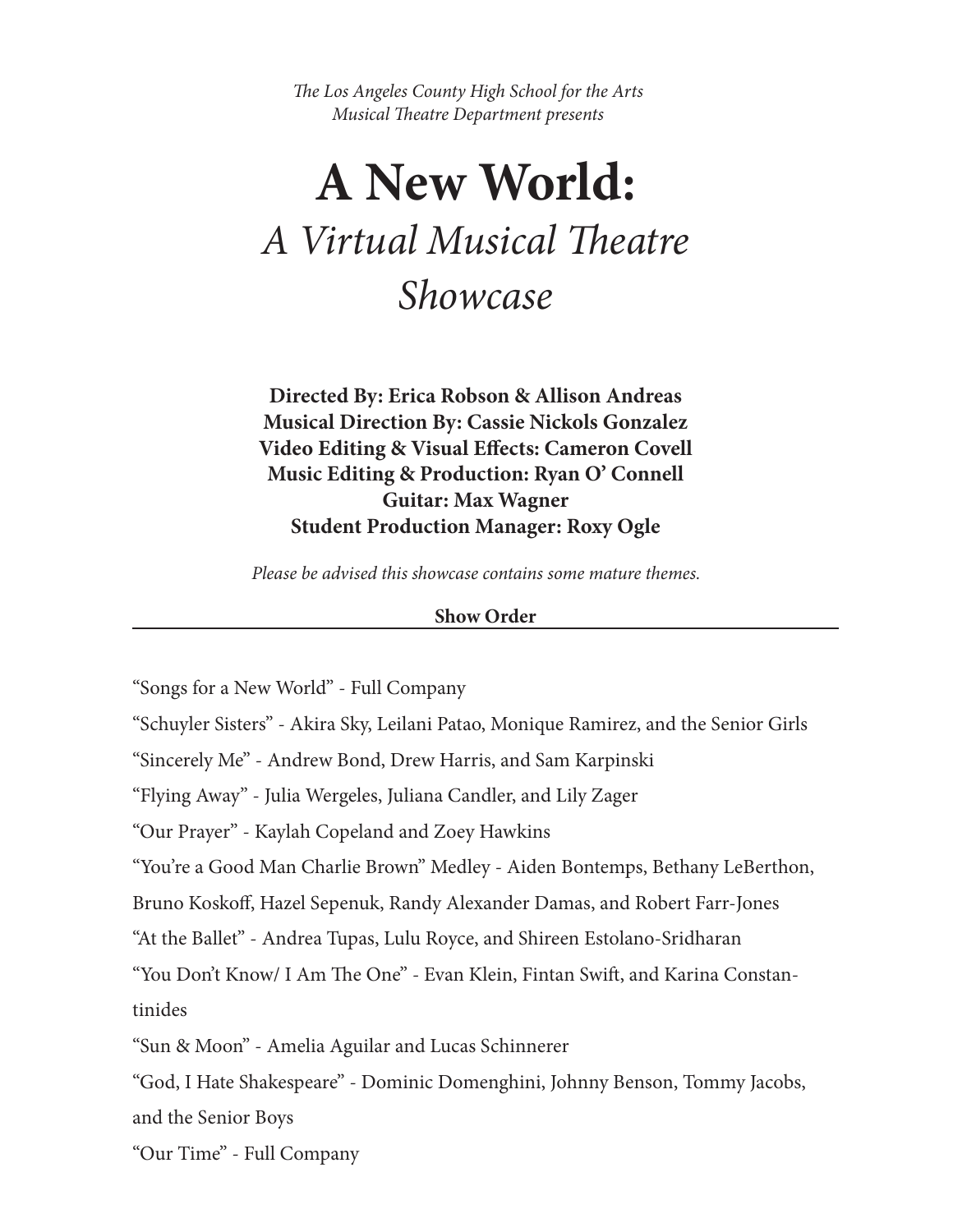# **CAST** *by Order of Appearance*

Karina Constantinides Amelia Aguilar Robert Farr-Jones Aiden Bontemps Tommy Jacobs Andrew Bond Johnny Benson Drew Harris Zoey Hawkins Juliana Candler Andrea Tupas Shireen Estolano-Sridharan Hazel Sepenuk Akira Sky Kaylah Copeland Monique Ramirez Randy Alexander Damas Julia Wergeles Dominic Domenghini Sam Karpinski Lily Zager Lucas Schinnerer Bethany LeBerthon Bruno Koskoff Fintan Swift Lulu Royce Evan Klein Leilani Patao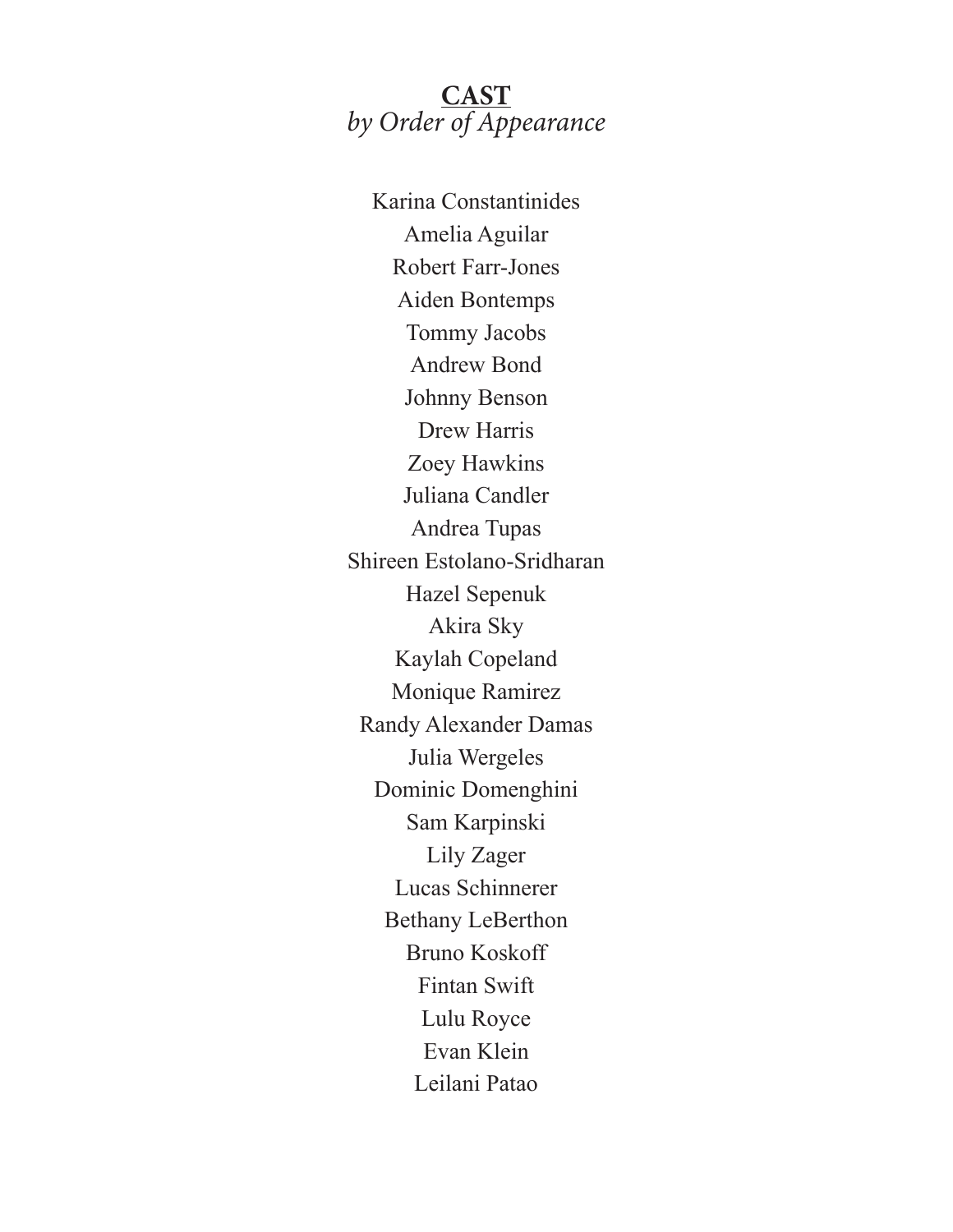**Amelia Aguilar** is a Senior in the Music Vocal Department. She is so excited to be a part of this showcase! Past roles include: Erzulie in *Once in This Island* and Mary Magdalene in *Jesus Christ Superstar.* Enjoy the show!

**Johnny Benson** is a 12th grader in the theatre conservatory, and is thrilled to be in his third musical theater production at LACHSA! Some of his past credits include the Baker and Narrator in *Into the Woods*, Claudius in *Hamlet*, Claudio in *Much Ado About Nothing*, Sebastian in *Twelfth Night*, and Conrad in *Stupid F\*\*king Bird*. Enjoy the Show!

**Andrew Bond** is a Junior in the Theater Department. He is very excited to be a part of LACHSA's online showcase. His previous LACHSA shows include *Jesus Christ Superstar*, and *West Side Story*. Andrew would like to thank his family for all their amazing support, and the wonderful directors who made this unforgettable experience possible.

**Aiden Bontemps** is a student at LACHSA, but you already knew that because you're here for the show. As a Junior, he majors in Theatre and minors in Musical Theatre. Though he joined the LACHSA family pretty late, late being the 2nd semester of his sophomore year, he quickly found unity and belonging among his peers. This production in musical theatre, as he states, is amazing, and he knows that you'll love it. Though he bets that none can enjoy it more than he does.

**Juliana Candler** is a Junior in the Music/Vocal department. She has been in Musical Theatre for two years, and she has been in productions such as *Jesus Christ Superstar*, and *West Side Story*. She wants to thank Mrs. Robson, Dr. Cassie and Allison for giving her the opportunity to be a part of such an amazing ensemble of extremely talented people.

**Karina Constantinides** is a Senior in the Vocal Music Department and this is her fifth production/musical at LACHSA. Karina is a YoungArts 2019 winner (Honorable Mention/Non Classical Voice) and a YoungArts 2020 Finalist winner. Karina is so grateful to be a part of the Musical Theatre Department and thanks her amazing family, kind friends and all her teachers at LACHSA especially Allison Andreas, Ms. Robson, Dr. Cassie and Ms. Hunter.

**Kaylah Copeland** is a Senior in Theatre at LACHSA. She is super jazzed to be a part of her 5th LACHSA MT production. She would like to thank Ms. Robson, Dr. Cassie, and Allison Andreas for their hard work and efforts put into the showcase, as well as her parents and siblings for supporting her passion for the arts.

**Randy Alexander Damas** is a junior who will be portraying the role of Snoopy in the mashup of You're A Good Man Charlie Brown. This is his first year at LACHSA and he's beyond thrilled and enthusiastic to show how grateful he is by demonstrating dedication and hard work with works such as the Musical Theatre Production Showcase. Randy has been singing with a purpose for 3 years and will continue to exhibit fabulous work with his peers in the ensemble to continue to bring a smile to your face. Enjoy the show!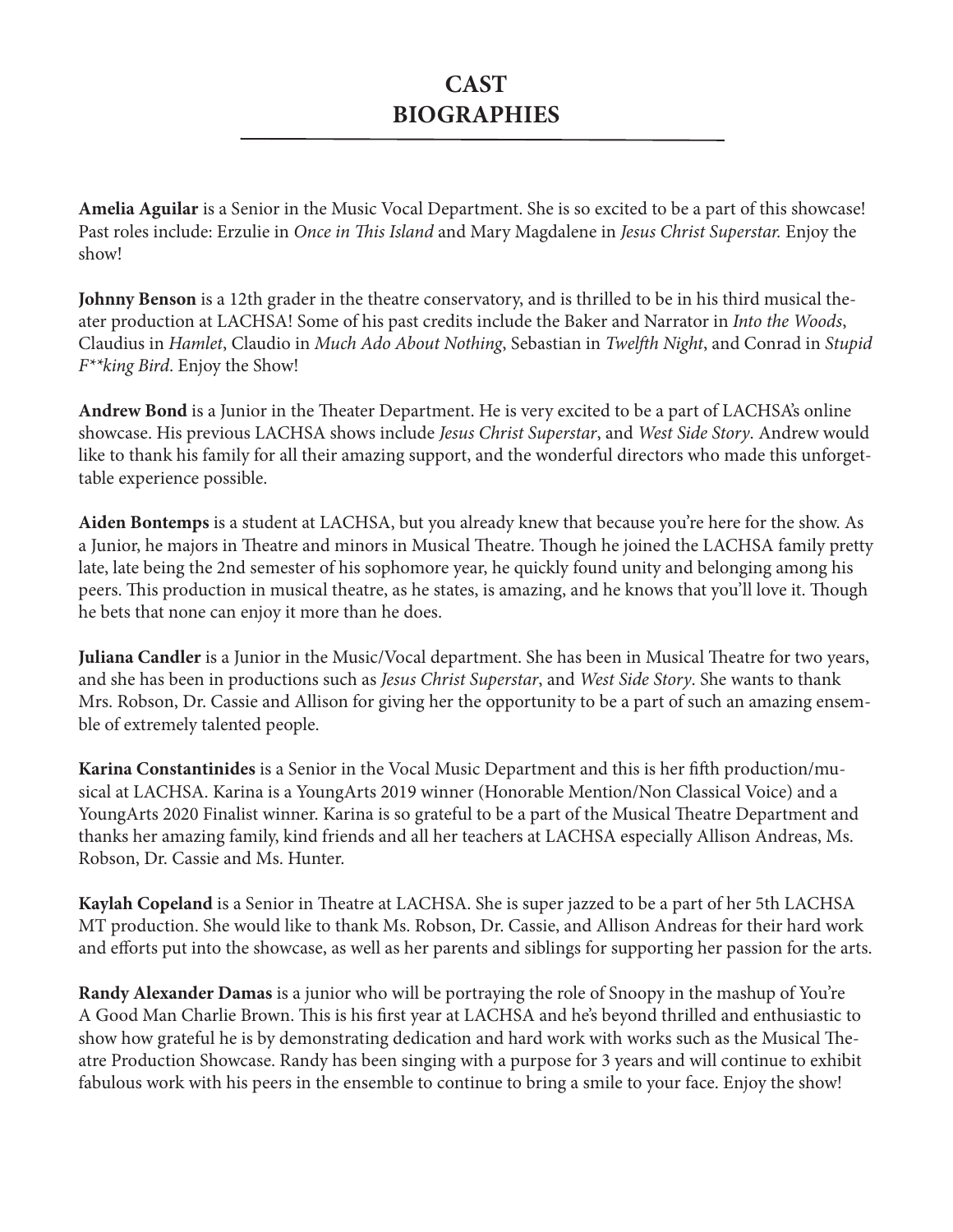**Dominic Domenghini** is a Senior in the theatre department. You may have seen him featured in various MT ensembles such as *Once On This Island*, *Jesus Christ Superstar*, and *West Side Story* or in his breakout role as Headmaster Knochenbruch in *Spring Awakening*. Dominic couldn't be more thankful for his friends and directors who make musical theatre such a thrilling experience!

**Shireen Estolano-Sridharan** is a Junior in the Theatre Department and she is thrilled to be in her first Musical Theatre production. She would like to thank Ms. Robson, Dr. Cassie, Allison, Roxy, and Ms. Hunter, and her peers for their support and guidance through her first MT experience at LACHSA. Enjoy the show!

**Robert Farr-Jones** is a Senior in the Dance Department and this is his third musical at LACHSA. He is so grateful for the amazing experiences LACHSA MT has provided and thanks his amazing teachers for all of the hard work and dedication they put into this program.

**Drew Harris** is a Senior in the Vocal and Theater Departments and has played other roles in the Musical Theater Department such as Agwe in *Once On This Island*, Georg in *Spring Awakening*, and Peter in *Jesus Christ Superstar.* He is really happy for the opportunity to play Evan Hansen, and hopes you enjoy the show!

**Zoey Hawkins** is a Junior in the dance department here at LACHSA. She has always loved performing and has found a family in LACHSA's Musical Theatre Department. Though the process was much different this year Zoey still enjoyed recording songs and making videos for you all to see and hear! And although it's virtual, she hopes you all enjoy the show!

**Tommy Jacobs** is a Senior in the Theater and Vocal departments at LACHSA. This is his 4th semester in Musical Theatre. He was in the ensemble of *Spring Awakening*, *Jesus Christ Superstar*, and *West Side Story* and he will be playing the part of Nigel Bottom from *Something Rotten* in the Musical Theater Showcase.

**Samuel Karpinski** is a Junior in the Theatre Department. He has been a part of LACHSA Productions such as *The Farnsworth Invention* and Musical Theatre's *Virtual West Side Story*. He would like to thank Ms.Robson & Allison for this opportunity and his parents and grandparents for all their love and support.

**Akira Sky** is a Senior in Vocals at LACHSA and is excited to perform in this year's Musical Theatre Showcase. She won the NEA & American Theater Wing's 2019 Musical Theatre Songwriting Challenge and also received Gold and Bronze wins in Music Composition at the NAACP's ACT-SO 2019 & 2020 Nationals. She would like to thank Ms. Robson, Dr. Cassie, and Allison Andreas for a great semester!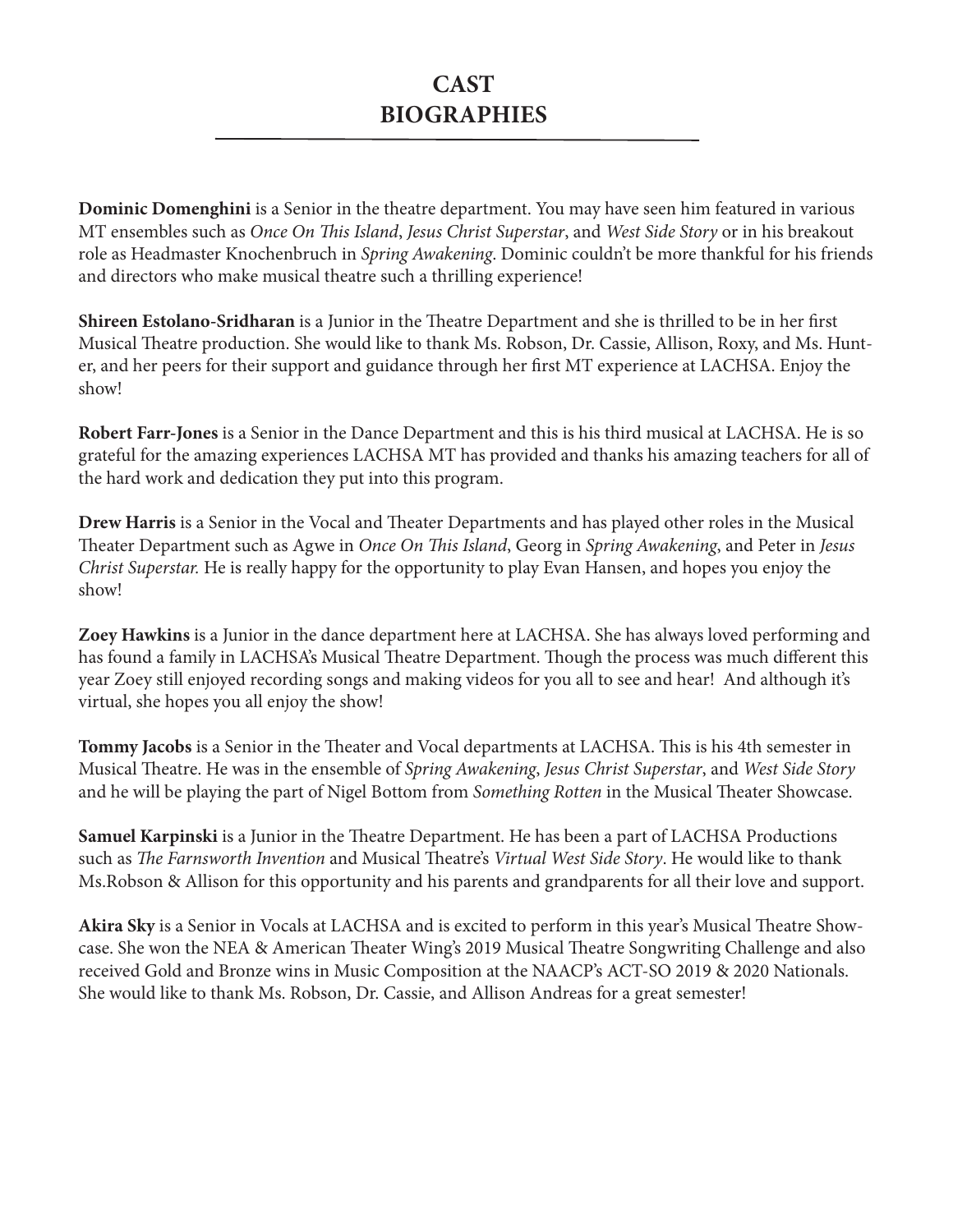**Evan Klein** is a Senior in the Theatre Department. He is a 2020 Spotlight Grand Prize Finalist in Acting, 2019 YoungArts Winner, and a 2019 NYA winner. He thanks his wonderful mom, his teachers, Ms Hunter, Dominic, and some good pizza.

**Bruno Koskoff** is a Senior in the Dance, and Theatre Department and is ecstatic to be in his second Musical Theatre production at LACHSA. He would like to thank Ms. Robson, Dr. Cassie, Allison, and his friends in the department for all of their contributions and support during this process.

**Bethany LeBerthon** is a Junior in the Theatre Department and is very excited to be a part of her first LACHSA Musical Theatre production. This will be her first official show at LACHSA, and she would like to thank her family and the LACHSA Musical Theatre department for welcoming her and making this experience a magical one.

**Roxy Ogle** is a Junior in the Theatre and Tech department. She is thrilled to be the student stage manager for this fantastic production. She wants to shout out all the amazing performers who put a lot of work into this show, as well as Ms. Robson, Dr. Cassie, Allison, and Ms. Hunter. She truly hopes you enjoy the show!

**Leilani Patao** is a Junior in the Music Vocals Department. Her previous roles at LACHSA include Judas in *Jesus Christ Superstar*, Somewhere Soloist in *West Side Story*, and Edwin Drood in *The Mystery of Edwin Drood*. She is so excited to be in such a wonderful cast and thanks Mrs. Robson, Dr. Cassie and Allison Andreas for this amazing opportunity unlike any other!

**Monique Ramirez** is a Senior Vocalist at LACHSA and is excited to perform the role of Peggy in "The Schuyler Sisters!" The Musical Theatre Department has given her a second family and constantly implements new ways to help students improve in their craft. She hopes you enjoy this virtual experience and are staying safe during this time!

**Lulu Royce** is a Junior in the Theatre Department at LACHSA. She is so glad to have such a wonderful platform like musical theatre as an outlet during these trying times. She would like to thank Erica Robson, Dr. Cassie and Allison Andreas for giving her this opportunity, Roxy Ogle for being a wonderful stage manager, and her friends and family for being so supportive and not getting annoyed every time her green screen fell down. She hopes you enjoy the virtual show!

**Lucas Schinnerer** is a Junior in the Vocal Department at LACHSA and is so excited to be a part of this virtual performance this year. He has always loved singing and he is overjoyed at the opportunities given to him this year. Even though it's online he still hopes you all enjoy the show!

**Hazel Sepenuk** is the only Cinematic Arts student in the showcase this year. She has performed in the live *Jesus Christ Superstar* and had a featured role in the *West Side Story* online last semester. She is so grateful that Ms. Robson, Dr. Cassie, and Allison found a way to give such a nurturing, exciting, and educational experience while online, and she is so excited for everyone to see what's to come!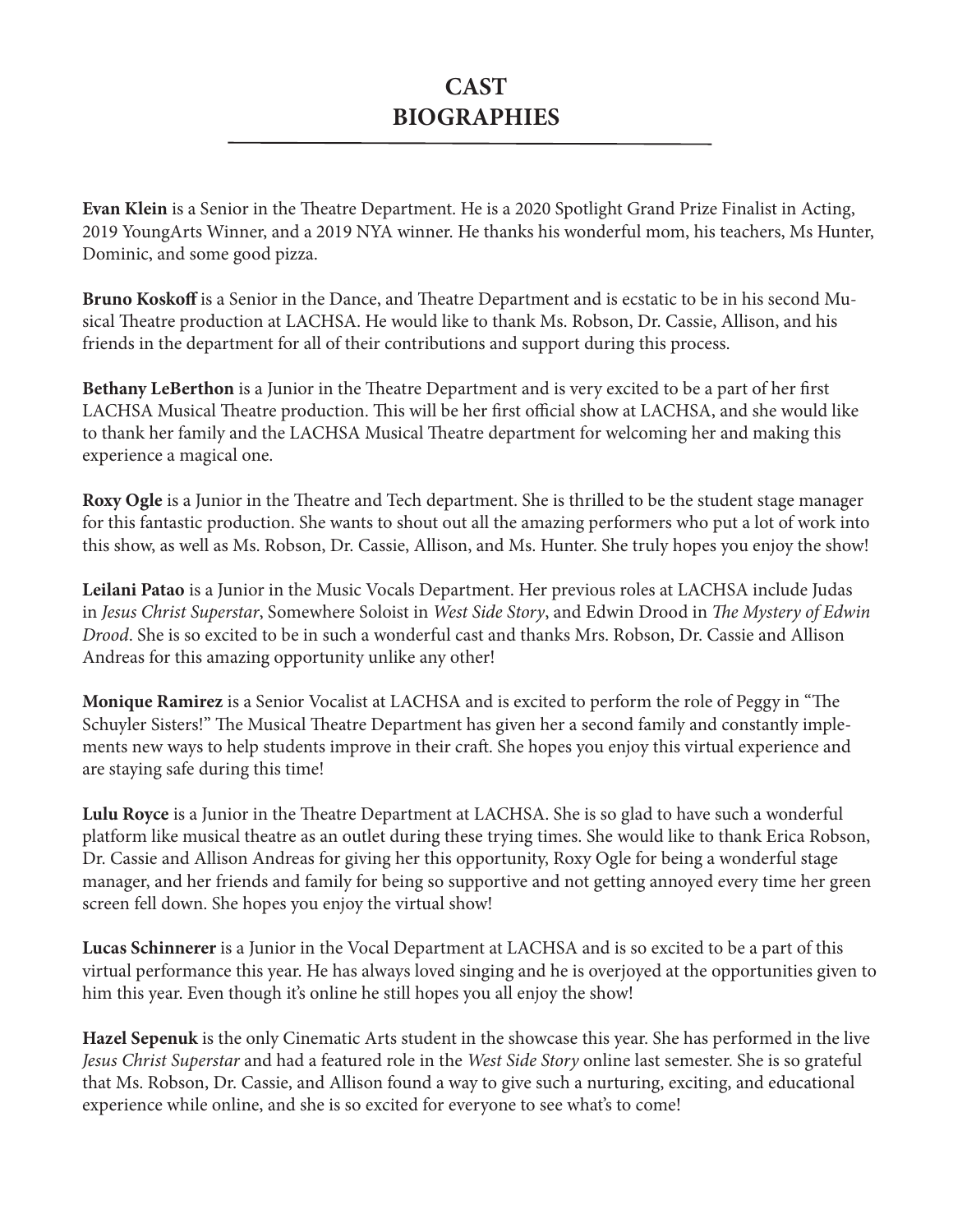**Fintan Swift** is a Senior in the Theatre department. He is stoked to be in his fifth LACHSA Musical Theatre production. Previous LACHSA musical theatre roles: Riff (*West Side Story*) Jesus (*Jesus Christ Superstar*), Hanschen (*Spring Awakening*), Papa Ge (*Once On This Island*). He would like to thank Ms. Robson, Dr. Cassie, Allison, and the cast for an incredible experience.

**Andrea Tupas** is a Senior in the Theatre Department and is excited to be a part of this semester's production! This is her third musical theatre production at LACHSA. Andrea's LACHSA Theatre Productions include *Sweat* directed by Ms. Hunter and the Fall Radio Play directed by Mr. Fairbanks. She would also like to thank Ms. Robson, Allison Andreas, and Dr. Cassie for this opportunity!

**Julia Wergeles** is a Junior in Theatre.This is her first show as a member of the Musical Theatre Department. Even though the show is online and we can't be in person, she is very excited for everyone to enjoy what her and her classmates put together :)

**Lily Zager** is a Sophomore in the Vocal Department. She is beyond excited to be in her first musical at LACHSA. She would like to thank Ms. Robson, Dr. Cassie, and Allison Andreas for their guidance and support and bringing lots of joy during this time.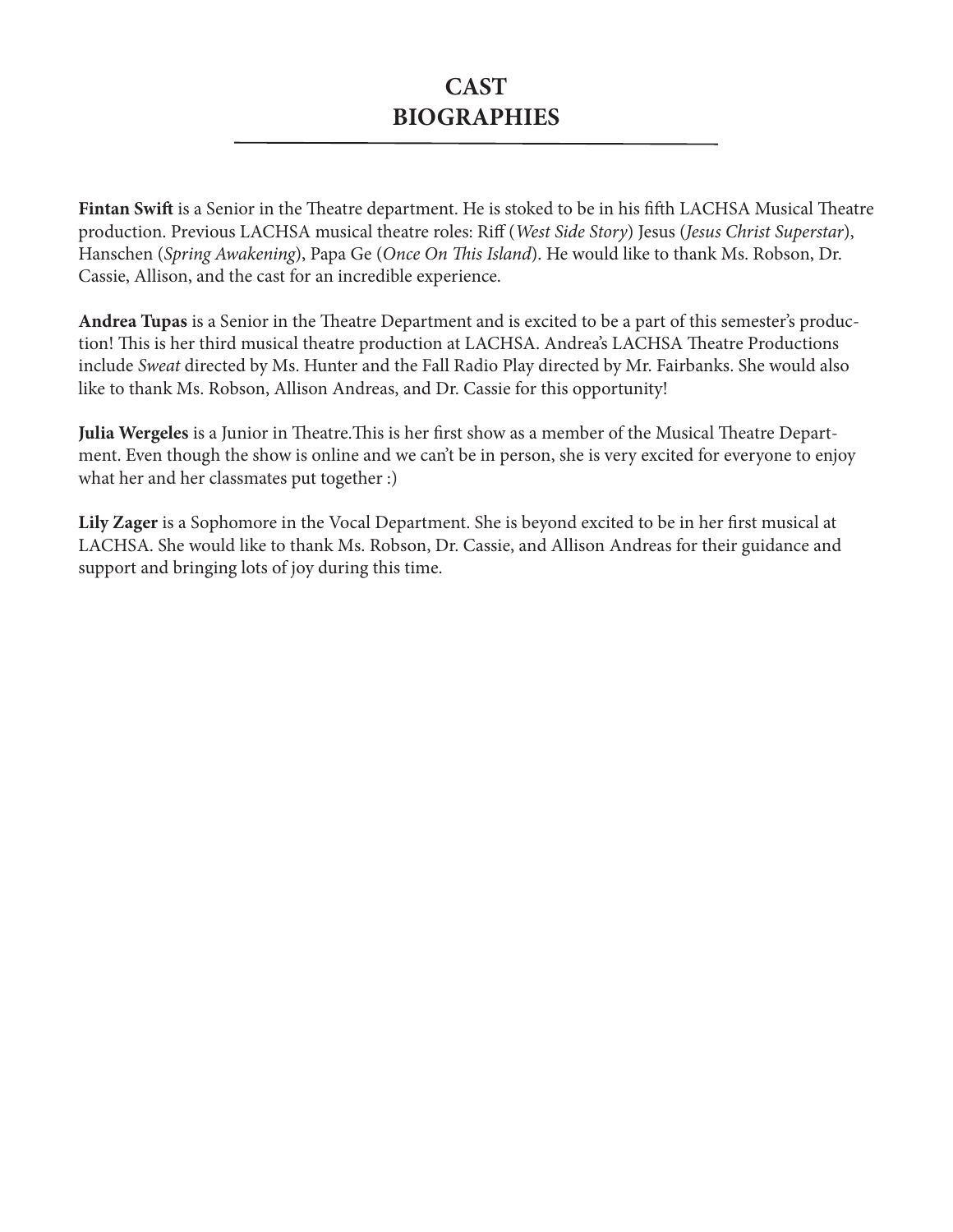# **CREATIVE TEAM BIOGRAPHIES**

#### **ERICA ROBSON, Director / Choreographer / Producer / Department Chair**

Erica Robson has been a working dancer, actress, teacher, director and award-winning choreographer in the field of performing arts for more than twenty-five years. Her film credits include featured roles in Ocean's Eleven, Looney Tunes: Back in Action, Monkeybone, and Bedazzled. She was a series regular on Ultimate Revenge and has been featured on The Drew Carey Show, Nikki, The Monk Show, Swingtown, Eli Stone, How I Met Your Mother, and Glee. Her National and International Tours include *A Chorus Line*, Jane's Addiction, and Chayanne. Erica worked as an associate director/choreographer on the television shows So You Think You Can Dance and America's Got Talent, as well as various musicals, industrials, music videos and dance concerts. Erica has created dance programs for high schools in the Montebello Unified School District and A.G.B.U. Manoogian-Demirdjian School, and is currently the Chair of the Musical Theatre Department at Los Angeles County High School for the Arts and the Chair of the Visual and Performing Arts Department at A.G.B.U Manoogian-Demirdjian School. Erica was recognized as a U.S Presidential Scholars Distinguished Teacher for her work at LACHSA. Erica is also a guest choreographer and teacher at Everybody Dance! - Gabriella Axelrad Education Foundation, The Windward School, and California State Summer School for the Arts. Erica's goal is to continue to inspire and contribute excellence in the field of performing arts.

#### **ALLISON ANDREAS, Director**

An Ovation Award winning actress, Allison Andreas has been working professionally for more than 15 years. Select credits include: Baz Luhrmann's *La Bohème* (Center Theatre Group), *Romeo & Juliet* (The Vagrancy), *As You Like It* (The Vagrancy), Melissa & Joey, Ghost Whisper, 8 Simple Rules, Malcolm in the Middle and Drake & Josh. Allison graduated from The Boston Conservatory at Berklee with a Bachelors in Fine Arts in Theatrical Performance with a focus in Classical Acting. She has also studied at The Royal Academy of Dramatic Art in London. Allison is a proud LACHSA alumni, graduating from the Theatre and Musical Theatre Departments in 2013. She is ecstatic to have a chance to learn and work with her former teachers, Ms. Robson and Ms. Hunter. She is very excited to be working at LACHSA and have the opportunity to teach and support the next generation of artists.

#### **CASSANDRA NICKOLS GONZALEZ, Musical Director**

Dr. Cassandra Nickols-Gonzalez, a Los Angeles native, began her piano studies at the age of three, and since the start of her career, has become a sought-after accompanist, musical director, performer, teacher, and coach. She received her Bachelor of Music, Master of Music and Doctor of Musical Arts degrees all in Piano Performance from the Thornton School of Music at USC where she won such accolades as Most Outstanding Graduate as well as Studio Teaching Assistant for the Keyboard Arts Department faculty. An ovation-nominated music director, her performances and musical experiences have taken her to New York and London and range from solo classical piano recitals to rock concerts; from musical theatre productions to Greek Folk Dance and Music Festivals; from intimate chamber music performances to movie recording sessions.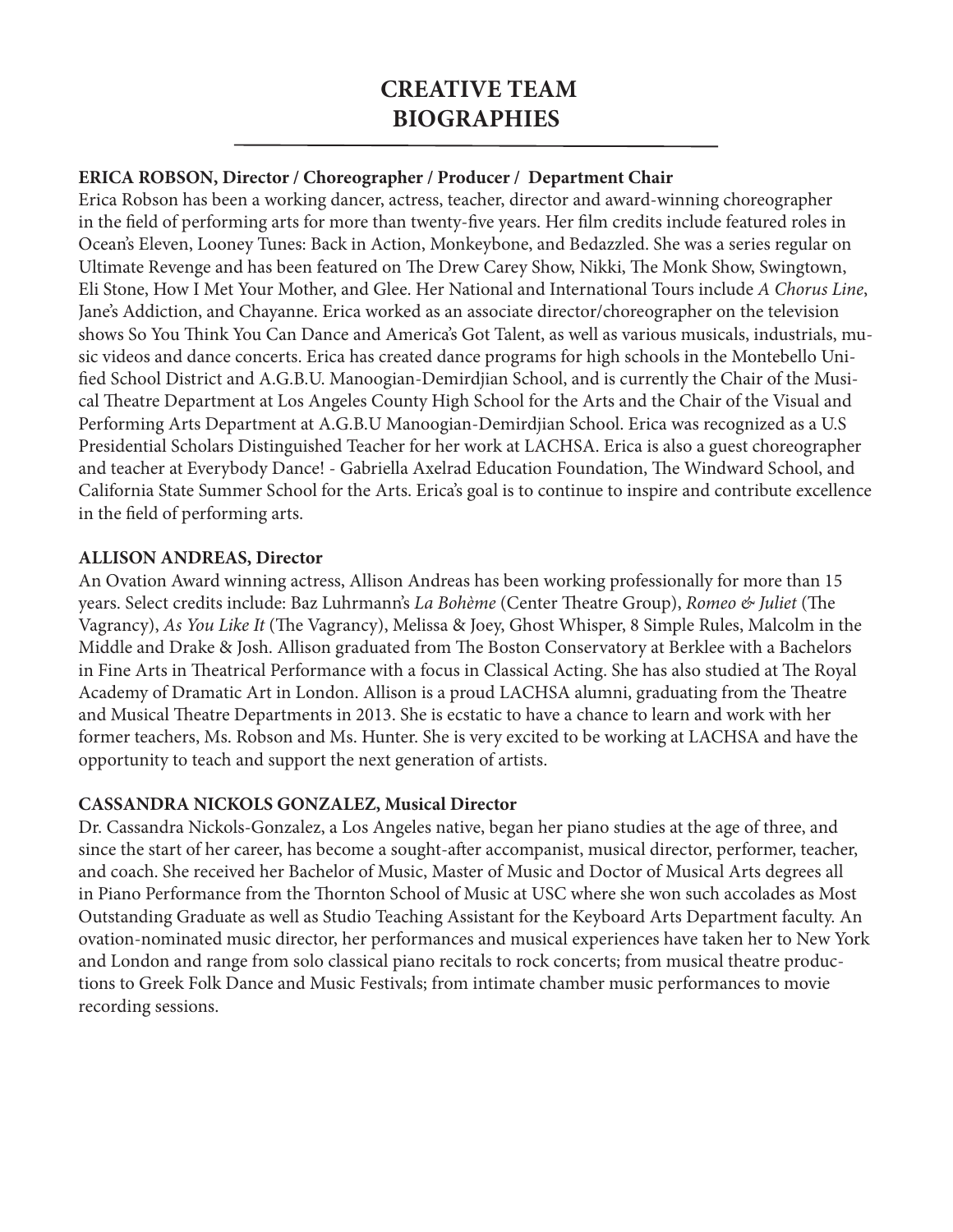# **A SPECIAL THANKS TO**

John Lawler Natalie Spevak Tina Vartanian Lois Hunter Cynthia Morales Drew McClellan Liz Young Barry Markowitz Michael Powers LACHSA Foundation Jeffery Dollinger Margaret Yasuda Kristen Swift Dornell Carr Lorelei McCollough Jonathan Dhauw Zakk Eginton Madison Eick Felicia Cain Kathie Bretches-Urban John Andreas